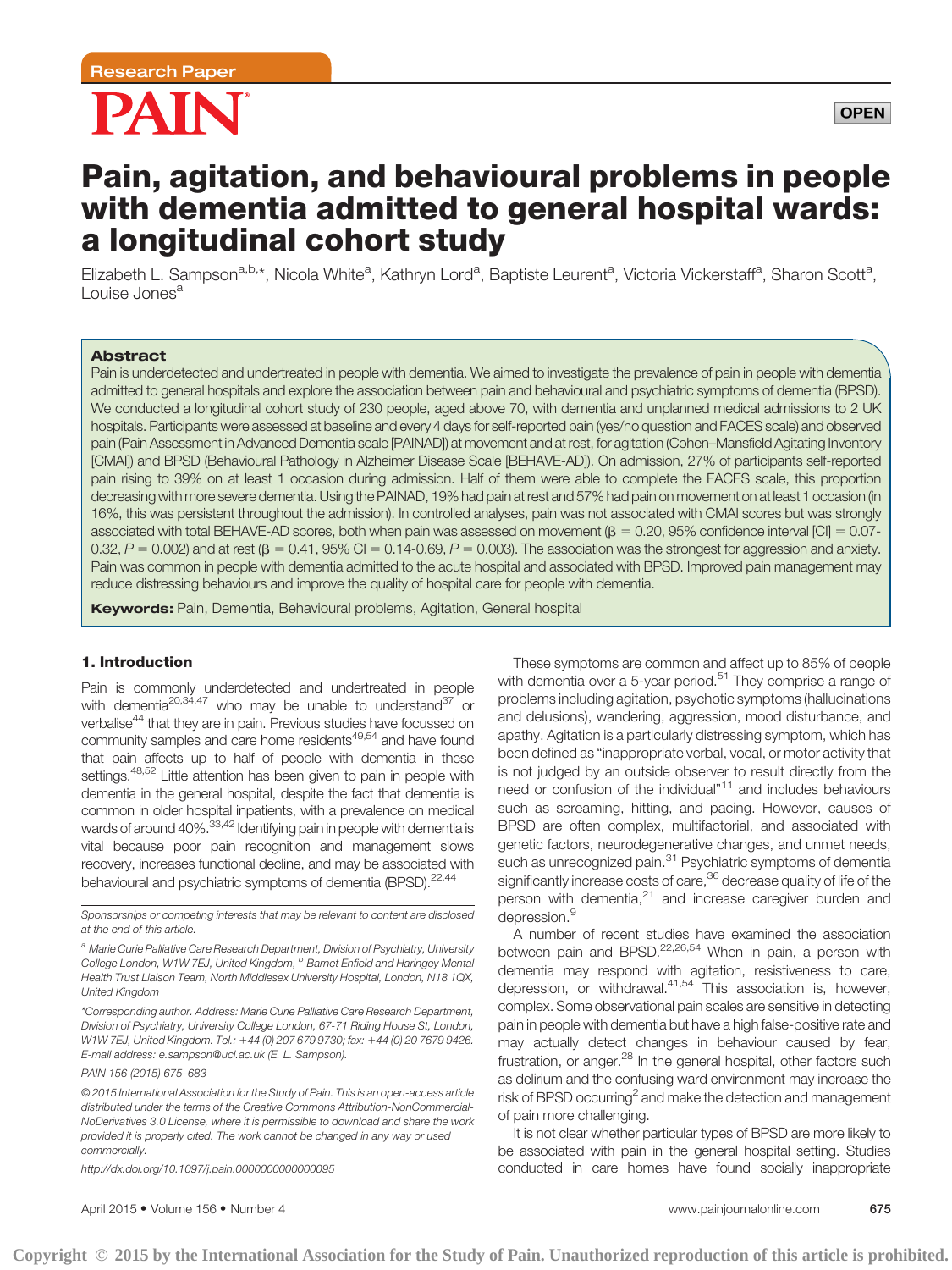behaviour, resisting care, delusions, and reduced wandering are significantly associated,<sup>54</sup> whereas others have identified aggression and agitation as being strongly associated with pain.<sup>1</sup> A first step in improving the identification and management of pain in people with dementia in general hospitals is to identify its prevalence and understand the key clinical and behavioural associations.

Our aim was to define the prevalence of pain using self-rated and observational pain scales in people with dementia in the general hospital. We also wished to examine demographic and clinical factors associated with pain in this population and to explore a hypothesised association between pain and BPSD, including agitation in this setting.

# 2. Methods

This longitudinal cohort study was conducted in 2 large acute general hospitals in London, United Kingdom. Both cover a wide area encompassing socioeconomic and ethnic diversity, serving a combined population of 2 million people.

#### 2.1. Participants

Two research assistants spent 5 months at each site (4th April 2011 until 6th March 2012), assessing within 72 hours of admission, all patients admitted with any type of medical problem under the care of geriatricians. Clinical staff identified patients who met the inclusion criteria:

- (1) Age 70 years or above with an unplanned acute medical admission
- (2) Able to give written informed consent or with an informal carer or "professional consultee" available to give agreement for the person to participate
- (3) Abbreviated Mental Test Score (AMTS<sup>19</sup>) of  $\leq$ 7/10 (routinely measured on admission).

We excluded patients who indicated verbally or nonverbally that they did not wish to participate, were moribund, or non-English speaking.

Potential participants were screened for delirium using the Confusion Assessment Method (CAM).<sup>25</sup> Those who were not delirious were consented or agreement was obtained from a carer and assessed using the Mini Mental State Examination (MMSE).<sup>16</sup> If they scored  $\leq$ 24, they entered the study. Patients with initial delirium were rescreened 48 hours later, if this resolved, we completed the MMSE. If delirium was persistent, patients were ineligible as we could not establish a clear dementia diagnosis. However, those with delirium who already had a documented specialist dementia diagnosis (neurology, geriatrics, old age psychiatry) were eligible. Dementia diagnosis was confirmed using a structured clinical assessment based on operationalised DSM-IV criteria,<sup>3</sup> comprising cognitive testing (MMSE), structured notes review, and discussion with family and the clinical team.

# 2.2. Study measures

Dementia severity was measured using the Functional Assessment Staging Scale (FAST).<sup>39</sup> Presenting medical problem at admission, Charlson Co-morbidity Score, $^7$  Waterlow score, $^{57}$ and demographics were obtained from medical notes. Drug charts were examined at baseline and at every study visit for the prescription of analgesics, we documented the type of drug and whether it was prescribed on a regular or "as-required" basis.

The Pain Assessment in Advanced Dementia scale (PAINAD) was rated first.<sup>56</sup> This observational tool comprises 5 domains

For self-reported pain, participants were shown and read a piece of paper printed in large type with the question "Are you in pain?" They were asked to answer "yes" or "no" or indicate these responses by pointing at the paper. They were then shown the Wong-Baker FACES scale, line drawings of 7 faces indicating increasing amounts of pain.<sup>18</sup>

After pain assessment, agitation was assessed by a different research assistant. The Cohen–Mansfield Agitation Inventory (CMAI) is a scale describing 29 agitated behaviours, each of which is rated on a 7-point frequency scale, from 1 indicating not present to 7 indicating several times an hour.<sup>10</sup> The range is from 29 to 203 with a cutoff score of 39 and above indicating clinically significant agitation.<sup>4</sup>

We also used the Behavioural Pathology in Alzheimer Disease Scale (BEHAVE-AD).<sup>40</sup> This rates 7 domains: paranoid and delusional ideation, hallucinations, activity disturbances, aggressiveness, diurnal rhythm disturbance, affective disturbance, and anxieties and phobias. Scores are generated for the presence or absence (0/1) and severity of symptoms (0 = none, 1 = mild, 2 = moderate, and  $3 =$  severe) (maximum score  $= 75$ ). To complete the CMAI and the BEHAVE-AD, we observed the participants and gathered information from a range of sources including discussions with families, ward staff, and hospital notes. Data were collected at study entry and then every 4  $(\pm 1)$  days for pain and BPSD, until discharge, death, or "awaiting placement" in a care home.

# 2.3. Sample size

We could not find any previous studies of pain prevalence in people with dementia in acute medical wards. Using a predicted prevalence of pain of 55% from a care home sample of people with dementia,<sup>50</sup> we calculated that 250 participants would ensure a 95% confidence interval for pain prevalence with 6% precision. For our analyses exploring the association between pain and agitation, we took data from a study of pain in people with dementia that used the CMAI.<sup>49</sup> To analyse the hypothesised association between pain and BPSD, we use repeated measures (every  $4 \pm 1$  days). Power depends on the correlation between measurements, which we are unable to predict. We can calculate a conservative estimate by considering a perfect correlation between repeated measurements ( $\rho = 1$ ). Shega et al.<sup>49</sup> reported a mean CMAI score of 50.5 and 42.5 in patients with and without pain, respectively (standard deviation 18.9). Assuming the presence of pain in  $55\%$  of our sample,  $50$  the power to detect a significant difference with 250 patients would be 91%.

#### 2.4. Data analysis

We calculated estimates of prevalence with 95% confidence intervals (CI) for pain (self-reported, or observed using PAINAD at rest and on movement) at study entry, at any time during the admission, and over all study assessments ( $n = 965$ ). Generalised estimating equations (GEE) were used to compute prevalence and 95% confidence intervals over all assessments during the admission, to take into account repeated measurements within participants.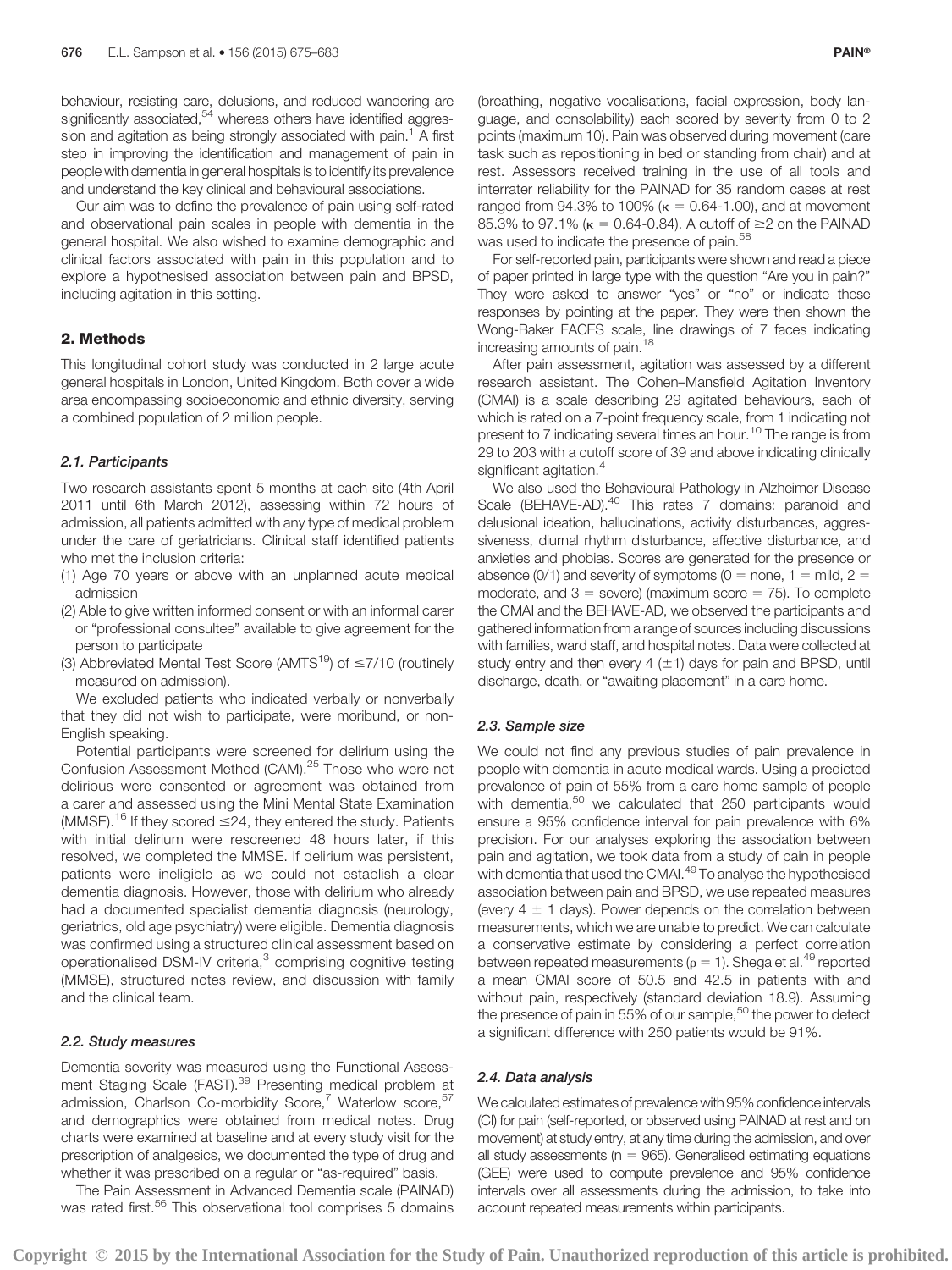"Persistent pain" was defined as present in participants who were assessed 3 or more times (the median number of assessments per participant in this project) if pain was recorded on at least 75% of their study assessments. We created the variable "undetected pain" for those in whom we recorded any pain throughout admission, on movement or at rest, and no analgesics were prescribed. If they were prescribed analgesia, this was defined as "detected pain."<sup>50</sup> We tested for associations between demographic and clinical characteristics of the participants and the presence of pain during admission using  $\chi^2$  or Fisher's exact test, as appropriate.

We examined the association between PAINAD score and the total CMAI, and then BEHAVE-AD total scores using GEEs with exchangeable correlation structures and robust standard errors. For pain during movement, we first examined the crude association, and then adjusted for potential confounders of the association between pain and BPSD: age, gender, FAST score, comorbidity and acute illness (cause of admission), and hospital site. For comparison, we repeated the fully controlled analysis for pain at rest. Because delirium is associated with behavioural disturbance, we repeated this analysis excluding participants with delirium as a sensitivity analysis.

The association between pain and BPSD measures could occur because observational pain scales capture symptoms of distress<sup>29</sup> ie, there is possible overlap between some items included in both behavioural and pain scales. Because of the potential overlap in symptoms used by both scales, we conducted a sensitivity analysis, whereby a 4-member independent panel examined each item on the PAINAD and BEHAVE-AD for duplication. All agreed that 3 items were duplicated by the BEHAVE-AD (D16-verbal outbursts, D17-physical threats, and F20-tearfulness); 3 of 4 raters agreed that there was duplication on 2 items (C14-pacing and purposeless activity and F21-depressed mood). The GEE models were therefore repeated with all 5 duplicate items removed.

#### 2.5. Ethical issues

Our consent procedure followed the England and Wales Mental Capacity Act (2005). If a participant agreed and had capacity, we obtained written informed consent. If they did not have capacity, we identified a personal consultee to give agreement. This could be given verbally over the telephone, and the consultee was posted an agreement form to sign and return. If forms were not returned, participants' data were destroyed. If we could not contact a personal consultee within 48 hours of screening, a professional consultee (senior member of a clinical team not directly involved in research or patient care) gave agreement. See Ref. 46 for a detailed description.

# 3. Results

We screened 1612 potential participants (Fig. 1). The most common reasons for exclusion were MMSE score of >24 or AMTS score  $>7$  or patients being discharged before they could be assessed. Of 292 assessed, 62 were excluded because they did not fulfil the inclusion criteria or because carers who gave telephone agreement did not return signed forms, giving 230 participants recruited to the study (117 from hospital 1 and 113 from hospital 2). The median length of admission was 12 days (range, 2-72; interquartile range [IQR] 7-23) with a median of 3 study assessments per participant (range, 1-20; IQR 2-5). No participants dropped out during the study. There were no significant differences between participants from hospital sites 1 and 2 with respect to gender, proportion with a previous dementia diagnosis, usual residence, or Charlson score. Hospital 1 participants were significantly older (t =  $-2.26$ ,  $P = 0.025$ ) and more were of white British origin (82.0% at hospital 1 vs 69.0% at hospital 2,  $\chi^2$  = 25.9,  $P = 0.004$ ). Demographic and clinical features of the cohort and the frequency of BPSD are given in Table 1.

# 3.1. Prevalence and detection of pain

Only half of the participants (55.2%) could use the Wong-Baker FACES pain scale at baseline. Of those who could use the FACES scale, at baseline, 41% rated themselves as "very happy," 9% as "hurts just a little bit," 17% as "hurts a little more," 17% as "hurts even more," 8% as "hurts a whole lot," and 7% as "hurts as much as you can imagine."

Ability to use the FACES pain scale was significantly associated with dementia severity; 80.2% at FAST stage 3 to 5, 69.2% at FAST stage 6a-6c, 40.5% at FAST stage 6d-e, and only 3.2% of those at FAST stage 7 could use the scale (Fisher's exact test  $=$  $65.2 P < 0.001$ ). Therefore, we did not conduct further analyses using the FACES scale data.

At baseline assessment, 27.0% of participants self-reported that they were in pain. Using the PAINAD scale, 9.6% had pain at rest and 42.4% had pain on movement. Over the whole admission, 38.5% self-reported pain on at least 1 occasion; and on the PAINAD scale, 18.7% had pain during rest and 57.0% had observed pain during movement (Table 2). There were 138 participants with 3 or more assessments. These patients had a mean length of admission of 24.6 days (SD 15.6), a median admission of 19 days (IQR 13-32), and 15.6% of these had persistent pain on movement.

Few demographic or clinical factors were associated with selfreported pain, however, pain on movement and at rest was significantly associated with increasing age, having delirium on admission, and dying during hospital stay (Table 3).

#### 3.2. Prescription of analgesic medication

Analgesics were prescribed for 174 (76%) participants during their admission. At the first study assessment (baseline), 70% of participants were prescribed regular or as-required paracetamol and 33% regular or as-required opiates (Table 4). During admission, 18% of participants had changes made to their analgesia; prescribing of as-required paracetamol and regular opiates increased. Among those who experienced pain during admission, 12% were not prescribed analgesics.

# 3.3. Prevalence of agitation and other psychiatric symptoms of dementia

The median score on the CMAI, at the first assessment was 31.0 (IQR 29-35). The median CMAI score for all study visits was 30.5 (IQR 29-35), and the mean 33.0 (SD 5.5) and 24.8% of participants scored above the cutoff score (39 and above) indicating they had clinically significant agitation $4$  on at least 1 occasion during their admission. Psychiatric symptoms of dementia were experienced by 75% of participants during their admission as measured on the BEHAVE-AD scale, the commonest symptoms being aggression, activity, and sleep disturbance (Table 1). See Ref. 43 for further information on the prevalence of BPSD in this population.

# 3.4. Association between pain, agitation, and other psychiatric symptoms of dementia

We found no significant association between pain and agitation, as measured by the CMAI. However, there was significant

Copyright © 2015 by the International Association for the Study of Pain. Unauthorized reproduction of this article is prohibited.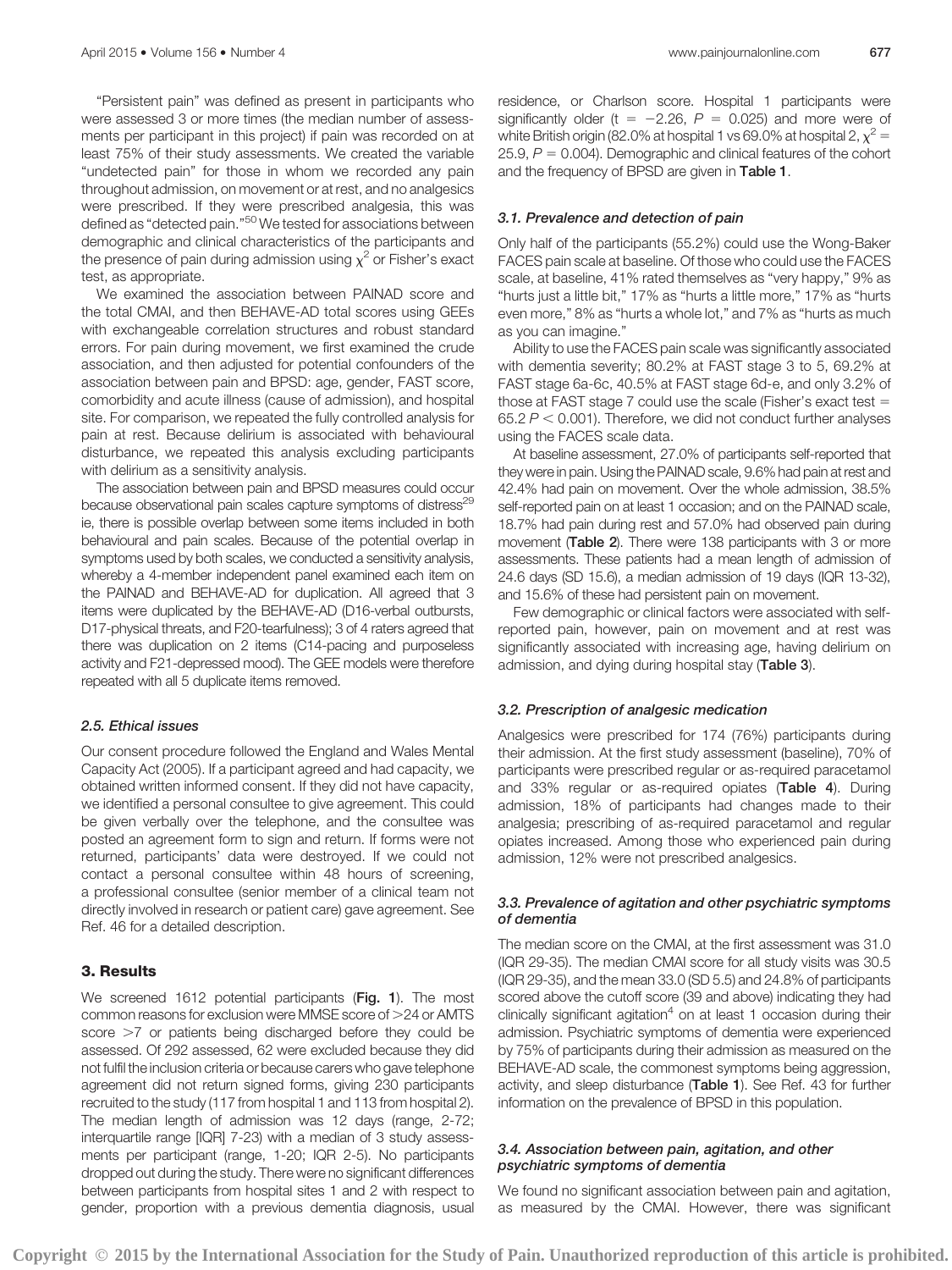Pain, dementia and general hospital wards



association between the total BEHAVE-AD score and pain at movement and at rest. This association remained significant after controlling for age, gender, hospital site, FAST score, Charlson score, and reason for admission, and also after excluding patients with delirium (Table 5). For particular BPSD, in controlled analyses, we found that aggression and phobia or anxiety were associated with pain at movement and at rest.

On excluding items that overlapped between the PAINAD and the BEHAVE-AD (see Methods), we found that the association

between Pain and the BEHAVE-AD Scale remained significant in uncontrolled analysis and in controlled analyses examining pain at rest (Table 5).

# 4. Discussion

More than one-third of people with dementia reported pain at some time during admission, similar to community-dwelling older people and nursing home residents with dementia

Copyright © 2015 by the International Association for the Study of Pain. Unauthorized reproduction of this article is prohibited.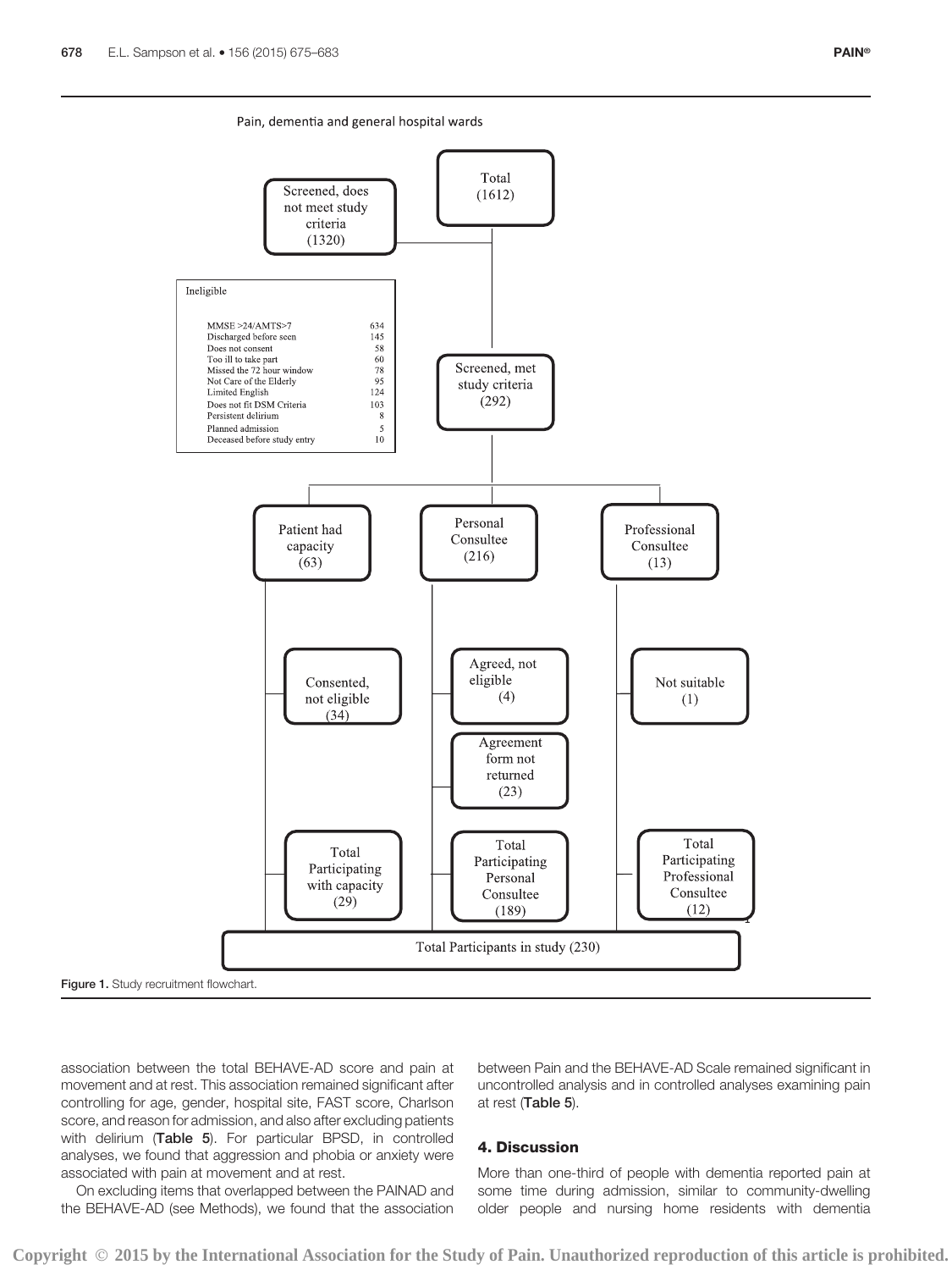# Table 1

Characteristics of 230 older people with dementia and unplanned acute medical admission.

| N<br>℅<br>Gender<br>Female<br>151<br>66<br>79<br>34<br>Male<br>Age, y<br>75-84<br>85<br>37<br>118<br>51<br>85-94<br>12<br>$95+$<br>27<br>Ethnicity<br>White British<br>175<br>76<br><b>Black Caribbean</b><br>15<br>7<br>40<br>17<br>Other<br>Place of residence ( $n = 219$ )<br>Home<br>147<br>67<br>Residential home<br>26<br>12<br>41<br>Nursing home<br>19<br>2<br>Other<br>5<br>Reason for admission ( $n = 229$ )<br>Infections: lungs/skin/viral<br>79<br>34<br>Infections: UTI/blocked catheter<br>36<br>16<br>31<br>Fall/fracture/pain<br>14<br>22<br>Cardiac<br>10<br>Other<br>61<br>26<br><b>FAST</b> score<br>3-5 (objective functional deficit, difficulties<br>86<br>37<br>with activities of daily living)<br>6a-6c (help required putting on clothes,<br>39<br>17<br>toileting, or bathing)<br>6d-6e (urinary and faecal incontinence)<br>74<br>32<br>7a-f (<6 words, can no longer walk, sit up,<br>31<br>14<br>smile, hold up head)<br>Charlson comorbidity score on admission<br>25<br>$0 - 1$<br>57<br>$2 - 3$<br>124<br>54<br>$4+$<br>49<br>21<br>Waterlow score on admission ( $n = 174$ )<br>$0 - 9$<br>18<br>10<br>$10 +$<br>156<br>90<br>26<br>Delirium on admission (CAM) ( $n = 227$ )<br>11<br>CMAI score during whole admission (median,<br>31 (29, 35)<br>IQR)<br>BPSD at any point during whole admission<br>(BEHAVE-AD scale)<br>Any symptom<br>172<br>75<br>Paranoia/delusions<br>26<br>11<br>Hallucination<br>34<br>15<br>44<br>Activity disturbance<br>101<br>130<br>56<br>Aggressive<br>Sleep disturbance<br>42<br>97<br>Affect<br>77<br>34<br>Phobia/anxiety<br>35<br>81<br>Length of admission (median, IQR), days<br>12 (7, 23)<br>Died during hospital admission<br>30<br>13 | <b>Demographics</b> | Total cohort ( $N = 230$ ) |  |  |  |  |  |
|-----------------------------------------------------------------------------------------------------------------------------------------------------------------------------------------------------------------------------------------------------------------------------------------------------------------------------------------------------------------------------------------------------------------------------------------------------------------------------------------------------------------------------------------------------------------------------------------------------------------------------------------------------------------------------------------------------------------------------------------------------------------------------------------------------------------------------------------------------------------------------------------------------------------------------------------------------------------------------------------------------------------------------------------------------------------------------------------------------------------------------------------------------------------------------------------------------------------------------------------------------------------------------------------------------------------------------------------------------------------------------------------------------------------------------------------------------------------------------------------------------------------------------------------------------------------------------------------------------------------------------------------------------------------------------------------------------------------------|---------------------|----------------------------|--|--|--|--|--|
|                                                                                                                                                                                                                                                                                                                                                                                                                                                                                                                                                                                                                                                                                                                                                                                                                                                                                                                                                                                                                                                                                                                                                                                                                                                                                                                                                                                                                                                                                                                                                                                                                                                                                                                       |                     |                            |  |  |  |  |  |
|                                                                                                                                                                                                                                                                                                                                                                                                                                                                                                                                                                                                                                                                                                                                                                                                                                                                                                                                                                                                                                                                                                                                                                                                                                                                                                                                                                                                                                                                                                                                                                                                                                                                                                                       |                     |                            |  |  |  |  |  |
|                                                                                                                                                                                                                                                                                                                                                                                                                                                                                                                                                                                                                                                                                                                                                                                                                                                                                                                                                                                                                                                                                                                                                                                                                                                                                                                                                                                                                                                                                                                                                                                                                                                                                                                       |                     |                            |  |  |  |  |  |
|                                                                                                                                                                                                                                                                                                                                                                                                                                                                                                                                                                                                                                                                                                                                                                                                                                                                                                                                                                                                                                                                                                                                                                                                                                                                                                                                                                                                                                                                                                                                                                                                                                                                                                                       |                     |                            |  |  |  |  |  |
|                                                                                                                                                                                                                                                                                                                                                                                                                                                                                                                                                                                                                                                                                                                                                                                                                                                                                                                                                                                                                                                                                                                                                                                                                                                                                                                                                                                                                                                                                                                                                                                                                                                                                                                       |                     |                            |  |  |  |  |  |
|                                                                                                                                                                                                                                                                                                                                                                                                                                                                                                                                                                                                                                                                                                                                                                                                                                                                                                                                                                                                                                                                                                                                                                                                                                                                                                                                                                                                                                                                                                                                                                                                                                                                                                                       |                     |                            |  |  |  |  |  |
|                                                                                                                                                                                                                                                                                                                                                                                                                                                                                                                                                                                                                                                                                                                                                                                                                                                                                                                                                                                                                                                                                                                                                                                                                                                                                                                                                                                                                                                                                                                                                                                                                                                                                                                       |                     |                            |  |  |  |  |  |
|                                                                                                                                                                                                                                                                                                                                                                                                                                                                                                                                                                                                                                                                                                                                                                                                                                                                                                                                                                                                                                                                                                                                                                                                                                                                                                                                                                                                                                                                                                                                                                                                                                                                                                                       |                     |                            |  |  |  |  |  |
|                                                                                                                                                                                                                                                                                                                                                                                                                                                                                                                                                                                                                                                                                                                                                                                                                                                                                                                                                                                                                                                                                                                                                                                                                                                                                                                                                                                                                                                                                                                                                                                                                                                                                                                       |                     |                            |  |  |  |  |  |
|                                                                                                                                                                                                                                                                                                                                                                                                                                                                                                                                                                                                                                                                                                                                                                                                                                                                                                                                                                                                                                                                                                                                                                                                                                                                                                                                                                                                                                                                                                                                                                                                                                                                                                                       |                     |                            |  |  |  |  |  |
|                                                                                                                                                                                                                                                                                                                                                                                                                                                                                                                                                                                                                                                                                                                                                                                                                                                                                                                                                                                                                                                                                                                                                                                                                                                                                                                                                                                                                                                                                                                                                                                                                                                                                                                       |                     |                            |  |  |  |  |  |
|                                                                                                                                                                                                                                                                                                                                                                                                                                                                                                                                                                                                                                                                                                                                                                                                                                                                                                                                                                                                                                                                                                                                                                                                                                                                                                                                                                                                                                                                                                                                                                                                                                                                                                                       |                     |                            |  |  |  |  |  |
|                                                                                                                                                                                                                                                                                                                                                                                                                                                                                                                                                                                                                                                                                                                                                                                                                                                                                                                                                                                                                                                                                                                                                                                                                                                                                                                                                                                                                                                                                                                                                                                                                                                                                                                       |                     |                            |  |  |  |  |  |
|                                                                                                                                                                                                                                                                                                                                                                                                                                                                                                                                                                                                                                                                                                                                                                                                                                                                                                                                                                                                                                                                                                                                                                                                                                                                                                                                                                                                                                                                                                                                                                                                                                                                                                                       |                     |                            |  |  |  |  |  |
|                                                                                                                                                                                                                                                                                                                                                                                                                                                                                                                                                                                                                                                                                                                                                                                                                                                                                                                                                                                                                                                                                                                                                                                                                                                                                                                                                                                                                                                                                                                                                                                                                                                                                                                       |                     |                            |  |  |  |  |  |
|                                                                                                                                                                                                                                                                                                                                                                                                                                                                                                                                                                                                                                                                                                                                                                                                                                                                                                                                                                                                                                                                                                                                                                                                                                                                                                                                                                                                                                                                                                                                                                                                                                                                                                                       |                     |                            |  |  |  |  |  |
|                                                                                                                                                                                                                                                                                                                                                                                                                                                                                                                                                                                                                                                                                                                                                                                                                                                                                                                                                                                                                                                                                                                                                                                                                                                                                                                                                                                                                                                                                                                                                                                                                                                                                                                       |                     |                            |  |  |  |  |  |
|                                                                                                                                                                                                                                                                                                                                                                                                                                                                                                                                                                                                                                                                                                                                                                                                                                                                                                                                                                                                                                                                                                                                                                                                                                                                                                                                                                                                                                                                                                                                                                                                                                                                                                                       |                     |                            |  |  |  |  |  |
|                                                                                                                                                                                                                                                                                                                                                                                                                                                                                                                                                                                                                                                                                                                                                                                                                                                                                                                                                                                                                                                                                                                                                                                                                                                                                                                                                                                                                                                                                                                                                                                                                                                                                                                       |                     |                            |  |  |  |  |  |
|                                                                                                                                                                                                                                                                                                                                                                                                                                                                                                                                                                                                                                                                                                                                                                                                                                                                                                                                                                                                                                                                                                                                                                                                                                                                                                                                                                                                                                                                                                                                                                                                                                                                                                                       |                     |                            |  |  |  |  |  |
|                                                                                                                                                                                                                                                                                                                                                                                                                                                                                                                                                                                                                                                                                                                                                                                                                                                                                                                                                                                                                                                                                                                                                                                                                                                                                                                                                                                                                                                                                                                                                                                                                                                                                                                       |                     |                            |  |  |  |  |  |
|                                                                                                                                                                                                                                                                                                                                                                                                                                                                                                                                                                                                                                                                                                                                                                                                                                                                                                                                                                                                                                                                                                                                                                                                                                                                                                                                                                                                                                                                                                                                                                                                                                                                                                                       |                     |                            |  |  |  |  |  |
|                                                                                                                                                                                                                                                                                                                                                                                                                                                                                                                                                                                                                                                                                                                                                                                                                                                                                                                                                                                                                                                                                                                                                                                                                                                                                                                                                                                                                                                                                                                                                                                                                                                                                                                       |                     |                            |  |  |  |  |  |
|                                                                                                                                                                                                                                                                                                                                                                                                                                                                                                                                                                                                                                                                                                                                                                                                                                                                                                                                                                                                                                                                                                                                                                                                                                                                                                                                                                                                                                                                                                                                                                                                                                                                                                                       |                     |                            |  |  |  |  |  |
|                                                                                                                                                                                                                                                                                                                                                                                                                                                                                                                                                                                                                                                                                                                                                                                                                                                                                                                                                                                                                                                                                                                                                                                                                                                                                                                                                                                                                                                                                                                                                                                                                                                                                                                       |                     |                            |  |  |  |  |  |
|                                                                                                                                                                                                                                                                                                                                                                                                                                                                                                                                                                                                                                                                                                                                                                                                                                                                                                                                                                                                                                                                                                                                                                                                                                                                                                                                                                                                                                                                                                                                                                                                                                                                                                                       |                     |                            |  |  |  |  |  |
|                                                                                                                                                                                                                                                                                                                                                                                                                                                                                                                                                                                                                                                                                                                                                                                                                                                                                                                                                                                                                                                                                                                                                                                                                                                                                                                                                                                                                                                                                                                                                                                                                                                                                                                       |                     |                            |  |  |  |  |  |
|                                                                                                                                                                                                                                                                                                                                                                                                                                                                                                                                                                                                                                                                                                                                                                                                                                                                                                                                                                                                                                                                                                                                                                                                                                                                                                                                                                                                                                                                                                                                                                                                                                                                                                                       |                     |                            |  |  |  |  |  |
|                                                                                                                                                                                                                                                                                                                                                                                                                                                                                                                                                                                                                                                                                                                                                                                                                                                                                                                                                                                                                                                                                                                                                                                                                                                                                                                                                                                                                                                                                                                                                                                                                                                                                                                       |                     |                            |  |  |  |  |  |
|                                                                                                                                                                                                                                                                                                                                                                                                                                                                                                                                                                                                                                                                                                                                                                                                                                                                                                                                                                                                                                                                                                                                                                                                                                                                                                                                                                                                                                                                                                                                                                                                                                                                                                                       |                     |                            |  |  |  |  |  |
|                                                                                                                                                                                                                                                                                                                                                                                                                                                                                                                                                                                                                                                                                                                                                                                                                                                                                                                                                                                                                                                                                                                                                                                                                                                                                                                                                                                                                                                                                                                                                                                                                                                                                                                       |                     |                            |  |  |  |  |  |
|                                                                                                                                                                                                                                                                                                                                                                                                                                                                                                                                                                                                                                                                                                                                                                                                                                                                                                                                                                                                                                                                                                                                                                                                                                                                                                                                                                                                                                                                                                                                                                                                                                                                                                                       |                     |                            |  |  |  |  |  |
|                                                                                                                                                                                                                                                                                                                                                                                                                                                                                                                                                                                                                                                                                                                                                                                                                                                                                                                                                                                                                                                                                                                                                                                                                                                                                                                                                                                                                                                                                                                                                                                                                                                                                                                       |                     |                            |  |  |  |  |  |
|                                                                                                                                                                                                                                                                                                                                                                                                                                                                                                                                                                                                                                                                                                                                                                                                                                                                                                                                                                                                                                                                                                                                                                                                                                                                                                                                                                                                                                                                                                                                                                                                                                                                                                                       |                     |                            |  |  |  |  |  |
|                                                                                                                                                                                                                                                                                                                                                                                                                                                                                                                                                                                                                                                                                                                                                                                                                                                                                                                                                                                                                                                                                                                                                                                                                                                                                                                                                                                                                                                                                                                                                                                                                                                                                                                       |                     |                            |  |  |  |  |  |
|                                                                                                                                                                                                                                                                                                                                                                                                                                                                                                                                                                                                                                                                                                                                                                                                                                                                                                                                                                                                                                                                                                                                                                                                                                                                                                                                                                                                                                                                                                                                                                                                                                                                                                                       |                     |                            |  |  |  |  |  |
|                                                                                                                                                                                                                                                                                                                                                                                                                                                                                                                                                                                                                                                                                                                                                                                                                                                                                                                                                                                                                                                                                                                                                                                                                                                                                                                                                                                                                                                                                                                                                                                                                                                                                                                       |                     |                            |  |  |  |  |  |
|                                                                                                                                                                                                                                                                                                                                                                                                                                                                                                                                                                                                                                                                                                                                                                                                                                                                                                                                                                                                                                                                                                                                                                                                                                                                                                                                                                                                                                                                                                                                                                                                                                                                                                                       |                     |                            |  |  |  |  |  |
|                                                                                                                                                                                                                                                                                                                                                                                                                                                                                                                                                                                                                                                                                                                                                                                                                                                                                                                                                                                                                                                                                                                                                                                                                                                                                                                                                                                                                                                                                                                                                                                                                                                                                                                       |                     |                            |  |  |  |  |  |
|                                                                                                                                                                                                                                                                                                                                                                                                                                                                                                                                                                                                                                                                                                                                                                                                                                                                                                                                                                                                                                                                                                                                                                                                                                                                                                                                                                                                                                                                                                                                                                                                                                                                                                                       |                     |                            |  |  |  |  |  |
|                                                                                                                                                                                                                                                                                                                                                                                                                                                                                                                                                                                                                                                                                                                                                                                                                                                                                                                                                                                                                                                                                                                                                                                                                                                                                                                                                                                                                                                                                                                                                                                                                                                                                                                       |                     |                            |  |  |  |  |  |
|                                                                                                                                                                                                                                                                                                                                                                                                                                                                                                                                                                                                                                                                                                                                                                                                                                                                                                                                                                                                                                                                                                                                                                                                                                                                                                                                                                                                                                                                                                                                                                                                                                                                                                                       |                     |                            |  |  |  |  |  |
|                                                                                                                                                                                                                                                                                                                                                                                                                                                                                                                                                                                                                                                                                                                                                                                                                                                                                                                                                                                                                                                                                                                                                                                                                                                                                                                                                                                                                                                                                                                                                                                                                                                                                                                       |                     |                            |  |  |  |  |  |
|                                                                                                                                                                                                                                                                                                                                                                                                                                                                                                                                                                                                                                                                                                                                                                                                                                                                                                                                                                                                                                                                                                                                                                                                                                                                                                                                                                                                                                                                                                                                                                                                                                                                                                                       |                     |                            |  |  |  |  |  |
|                                                                                                                                                                                                                                                                                                                                                                                                                                                                                                                                                                                                                                                                                                                                                                                                                                                                                                                                                                                                                                                                                                                                                                                                                                                                                                                                                                                                                                                                                                                                                                                                                                                                                                                       |                     |                            |  |  |  |  |  |
|                                                                                                                                                                                                                                                                                                                                                                                                                                                                                                                                                                                                                                                                                                                                                                                                                                                                                                                                                                                                                                                                                                                                                                                                                                                                                                                                                                                                                                                                                                                                                                                                                                                                                                                       |                     |                            |  |  |  |  |  |
|                                                                                                                                                                                                                                                                                                                                                                                                                                                                                                                                                                                                                                                                                                                                                                                                                                                                                                                                                                                                                                                                                                                                                                                                                                                                                                                                                                                                                                                                                                                                                                                                                                                                                                                       |                     |                            |  |  |  |  |  |
|                                                                                                                                                                                                                                                                                                                                                                                                                                                                                                                                                                                                                                                                                                                                                                                                                                                                                                                                                                                                                                                                                                                                                                                                                                                                                                                                                                                                                                                                                                                                                                                                                                                                                                                       |                     |                            |  |  |  |  |  |
|                                                                                                                                                                                                                                                                                                                                                                                                                                                                                                                                                                                                                                                                                                                                                                                                                                                                                                                                                                                                                                                                                                                                                                                                                                                                                                                                                                                                                                                                                                                                                                                                                                                                                                                       |                     |                            |  |  |  |  |  |
|                                                                                                                                                                                                                                                                                                                                                                                                                                                                                                                                                                                                                                                                                                                                                                                                                                                                                                                                                                                                                                                                                                                                                                                                                                                                                                                                                                                                                                                                                                                                                                                                                                                                                                                       |                     |                            |  |  |  |  |  |
|                                                                                                                                                                                                                                                                                                                                                                                                                                                                                                                                                                                                                                                                                                                                                                                                                                                                                                                                                                                                                                                                                                                                                                                                                                                                                                                                                                                                                                                                                                                                                                                                                                                                                                                       |                     |                            |  |  |  |  |  |
|                                                                                                                                                                                                                                                                                                                                                                                                                                                                                                                                                                                                                                                                                                                                                                                                                                                                                                                                                                                                                                                                                                                                                                                                                                                                                                                                                                                                                                                                                                                                                                                                                                                                                                                       |                     |                            |  |  |  |  |  |
|                                                                                                                                                                                                                                                                                                                                                                                                                                                                                                                                                                                                                                                                                                                                                                                                                                                                                                                                                                                                                                                                                                                                                                                                                                                                                                                                                                                                                                                                                                                                                                                                                                                                                                                       |                     |                            |  |  |  |  |  |

BEHAVE-AD, Behavioural Pathology in Alzheimer Disease Scale; BPSD, behavioural and psychiatric symptoms of dementia; CAM, Confusion Assessment Method; CMAI, Cohen–Mansfield Agitation Inventory; FAST, Functional Assessment Staging Scale; IQR, interquartile range; UTI, urinary tract infection.

(22%-33%).<sup>27,35,38,54</sup> Pain prevalence rose when assessed by observation using the PAINAD; 57% had pain on movement at some time during their admission, and in 16%, this was persistent, occurring throughout their stay in hospital. This finding illustrates how self-report may lead to underestimation of pain in people with dementia and the importance of careful observation for pain at rest and during movement. Many participants could not use the FACES pain scale, which is widely used in UK hospitals; this supports findings from care homes where only 36% of residents can correctly use selfassessment pain scales.<sup>8</sup>

Only older age was associated with increased prevalence of self-reported and observed pain (on movement and at rest). Those admitted with "falls, fracture, or pain" or "cardiac" events had lower pain prevalence. This may occur because clinicians perceive these to be potentially painful conditions and prescribe accordingly, but they may not consider "infections" to be painful conditions. The lack of clear proxy markers or associations with pain highlights the need for individual detailed pain assessment in the general hospital.<sup>49</sup>

The association between pain and BPSD has previously been demonstrated in care homes<sup>1,54</sup> but not in general hospitals. There was no association with agitated behaviours in general (as measured by the CMAI), but we did find a consistent association between total BEHAVE-AD scores, and the BEHAVE-AD subscale scores of aggression and anxiety with pain, both at movement and at rest.

The literature on whether pain is associated with agitation in people with dementia is inconsistent. Volicer et al.<sup>55</sup> found in a longitudinal study of 2032 Dutch nursing home residents that pain was not highly related to agitation and pain scores did not change in proportion to agitation scores. Other studies have found an association between agitation (measured on the CMAI) and pain in community-dwelling people with dementia; for every 1-point increase on the CMAI, there was a 3% increase in the likelihood of caregivers reporting pain (OR 1.03,  $95\%$  CI = 1.00-1.06,  $P = 0.049$ .  $^{49}$ 

There are a number of reasons why these findings are inconsistent. The mean CMAI score in our population was lower than that found in other studies in community settings<sup>49</sup> or in care homes.<sup>24</sup> This may have occurred because our study participants were unwell, likely to be restricted to bed or chair and thus less able to express many of the behaviours listed in the CMAI, for example "pacing" or "trying to get to a different place." In addition, "agitation" is a nonspecific and overarching term, and agitation scales such as the CMAI contain a wide range of items. It may be that specific types of agitation, such as "constant requests for attention" or "making strange noises," are more strongly associated with pain.<sup>12,13</sup>

Our finding of a strong association between pain and aggression, on the BEHAVE-AD, is more consistent with previous work.<sup>1,32</sup> In support of this finding is the fact that pain severity has been found to be associated with the increasing frequency of aggressive behaviour.<sup>1</sup> It could be argued that when aggression occurs during movement, this is not just a reaction to pain but also fear or distress at the movement intervention itself. However, we found a strong association between observations of aggressive behaviour, which, on the BEHAVE-AD scale, includes "verbal outbursts" or "physical threats or other threatening behaviour" including "unaccustomed use of foul or abusive language" and pain at rest suggesting that this association is not just caused by resistance to, or rejection of care.

We also found a strong association between anxiety, as measured on the BEHAVE-AD and pain, in controlled analyses and at movement and at rest, and between pain and affective symptoms at rest. This concurs with the findings from other studies.<sup>23</sup> However, when pain is treated in people with dementia, although depression scores improve, anxiety does not.<sup>23</sup> The way the BEHAVE-AD scale measures anxiety may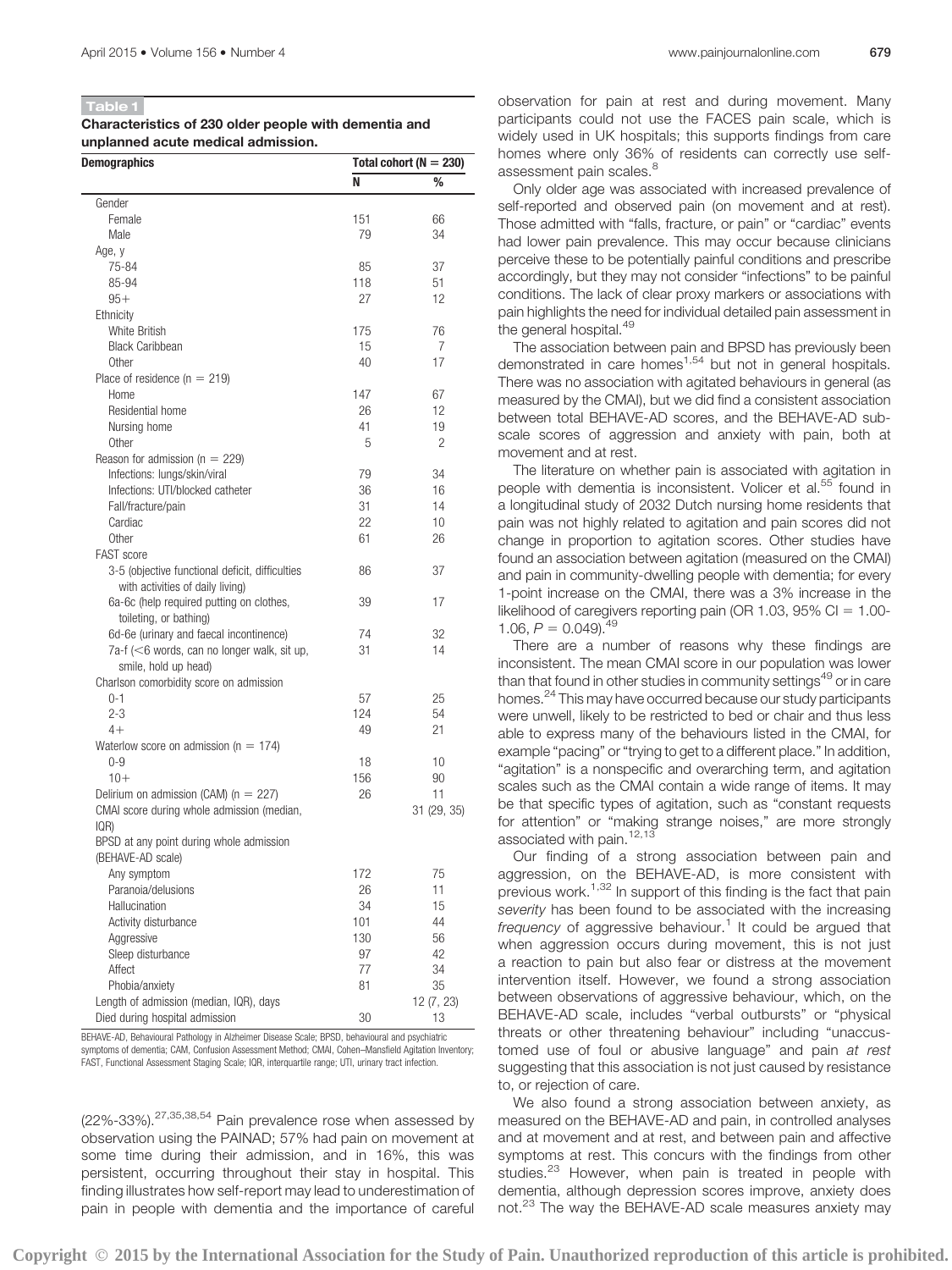| Pain                  | Time during admission, number (%) |                                           |                            |                         |  |  |  |  |  |  |
|-----------------------|-----------------------------------|-------------------------------------------|----------------------------|-------------------------|--|--|--|--|--|--|
|                       | At baseline, $n = 230$            | At least once during admission, $n = 230$ | All assessments $n = 965*$ | Persistent, $n = 138 +$ |  |  |  |  |  |  |
| Self-reported         | 54/200 (27.0)                     | 84/218 (38.5)                             | 196/821 (23.9)             | 8/117 (6.8)             |  |  |  |  |  |  |
| 95% CI                | (20.8, 33.2)                      | (32.0, 45.0)                              | (18.6, 27.5)               | (2.2, 11.5)             |  |  |  |  |  |  |
| PAINAD scale $\geq$ 2 |                                   |                                           |                            |                         |  |  |  |  |  |  |
| Pain during rest      | 22/229(9.6)                       | 43/230 (18.7)                             | 68/950 (7.2)               | 0/135(0.0)              |  |  |  |  |  |  |
| 95% CI                | (5.8, 13.5)                       | (13.6, 23.8)                              | (5.3, 9.8)                 | ٠                       |  |  |  |  |  |  |
| Pain during movement  | 97/229 (42.4)                     | 131/230 (57.0)                            | 331/946 (35.0)             | 21/135 (15.6)           |  |  |  |  |  |  |
| 95% CI                | (35.9, 48.8)                      | (50.5, 63.4)                              | (29.4, 39.0)               | (9.4, 21.7)             |  |  |  |  |  |  |

\* Prevalence for all assessments combined, estimated by generalised estimating equations.

† Defined in the population with 3 or more assessments, as in pain in at least 75% of the occasions.

CI, confidence interval; PAINAD, Pain Assessment in Advanced Dementia scale.

have influenced this finding. The anxiety subscale uses nonspecific items that may indicate verbal agitation rather than diagnose an anxiety syndrome. In studies that use specific and validated anxiety tools, correlations between anxiety and pain are less strong.<sup>45</sup>

We found no significant association between pain and "activity disturbance"; other studies have also found that the association between pain and BPSD is stronger for behaviours, which do not require ambulation and that pain is negatively associated with behaviours such as wandering.<sup>1,54</sup>

# Table 3

Table 2

# Associations between demographic and clinical characteristics and pain in 230 older people with unplanned acute medical admission.

|                                                                           | Self-reported pain* (%)      |                              |                  | Pain at rest* (%)            |                       |       | Pain on movement* (%)       |                               |                  |
|---------------------------------------------------------------------------|------------------------------|------------------------------|------------------|------------------------------|-----------------------|-------|-----------------------------|-------------------------------|------------------|
|                                                                           | <b>Absent</b><br>$(n = 134)$ | <b>Present</b><br>$(n = 84)$ | $\boldsymbol{P}$ | <b>Absent</b><br>$(n = 187)$ | Present<br>$(n = 43)$ | P     | <b>Absent</b><br>$(n = 99)$ | <b>Present</b><br>$(n = 131)$ | $\boldsymbol{P}$ |
| Gender                                                                    |                              |                              | 0.834            |                              |                       | 0.596 |                             |                               | 0.093            |
| Female                                                                    | 62                           | 38                           |                  | 80                           | 20                    |       | 39                          | 61                            |                  |
| Male                                                                      | 60                           | 40                           |                  | 84                           | 16                    |       | 51                          | 49                            |                  |
| Age, y                                                                    |                              |                              | 0.280            |                              |                       | 0.034 |                             |                               | 0.035            |
| 75-84                                                                     | 59                           | 41                           |                  | 86                           | 14                    |       | 41                          | 59                            |                  |
| 85-94                                                                     | 66                           | 34                           |                  | 82                           | 18                    |       | 49                          | 51                            |                  |
| $95 +$                                                                    | 50                           | 50                           |                  | 63                           | 37                    |       | 22                          | 78                            |                  |
| Place of residence                                                        |                              |                              | 0.526            |                              |                       | 0.178 |                             |                               | 0.474            |
| Home                                                                      | 64                           | 36                           |                  | 84                           | 16                    |       | 46                          | 54                            |                  |
| Residential home                                                          | 48                           | 52                           |                  | 69                           | 31                    |       | 31                          | 69                            |                  |
| Nursing home                                                              | 61                           | 39                           |                  | 83                           | 17                    |       | 39                          | 61                            |                  |
| Other                                                                     | 67                           | 33                           |                  | 60                           | 40                    |       | 40                          | 60                            |                  |
| Reason for admission ( $n = 229$ )                                        |                              |                              | 0.028            |                              |                       | 0.120 |                             |                               | 0.169            |
| Infections: lungs/skin/viral                                              | 50                           | 50                           |                  | 78                           | 22                    |       | 37                          | 63                            |                  |
| Infections: UTI/blocked catheter                                          | 53                           | 47                           |                  | 69                           | 31                    |       | 33                          | 67                            |                  |
| Fall/fracture/pain                                                        | 71                           | 29                           |                  | 87                           | 13                    |       | 42                          | 58                            |                  |
| Cardiac                                                                   | 82                           | 18                           |                  | 95                           | 5                     |       | 59                          | 41                            |                  |
| Other                                                                     | 67                           | 33                           |                  | 84                           | 16                    |       | 51                          | 49                            |                  |
| <b>FAST</b> score                                                         |                              |                              | 0.291            |                              |                       | 0.457 |                             |                               | 0.185            |
| 3-5 (functional deficit, difficulties with<br>activities of daily living) | 62                           | 38                           |                  | 86                           | 14                    |       | 48                          | 52                            |                  |
| 6a-6c (help required putting on clothes,<br>toileting, or bathing)        | 49                           | 51                           |                  | 82                           | 18                    |       | 41                          | 59                            |                  |
| 6d-6e (urinary and faecal incontinence)                                   | 67                           | 33                           |                  | 77                           | 23                    |       | 46                          | 54                            |                  |
| 7a-f (<6 words, can no longer walk, sit up,                               | 67                           | 33                           |                  | 77                           | 23                    |       | 26                          | 74                            |                  |
| smile, hold up head)                                                      |                              |                              |                  |                              |                       |       |                             |                               |                  |
| Charlson comorbidity score                                                |                              |                              | 0.222            |                              |                       | 0.556 |                             |                               | 0.209            |
| $0 - 1$                                                                   | 52                           | 48                           |                  | 77                           | 23                    |       | 37                          | 63                            |                  |
| $2 - 3$                                                                   | 64                           | 36                           |                  | 82                           | 18                    |       | 48                          | 52                            |                  |
| $4+$                                                                      | 68                           | 32                           |                  | 86                           | 14                    |       | 37                          | 63                            |                  |
| Waterlow score                                                            |                              |                              | 0.587            |                              |                       | 0.744 |                             |                               | 0.142            |
| $0 - 9$                                                                   | 56                           | 44                           |                  | 89                           | 11                    |       | 61                          | 39                            |                  |
| $10+$                                                                     | 62                           | 38                           |                  | 81                           | 19                    |       | 43                          | 57                            |                  |
| Delirium on admission (CAM)                                               |                              |                              | 0.247            |                              |                       | 0.003 |                             |                               | 0.010            |
| Yes                                                                       | 50                           | 50                           |                  | 58                           | 42                    |       | 19                          | 81                            |                  |
| N <sub>0</sub>                                                            | 63                           | 37                           |                  | 84                           | 16                    |       | 46                          | 54                            |                  |
| Died during hospital admission                                            | 56                           | 44                           | 0.550            | 60                           | 40                    | 0.004 | 17                          | 83                            | 0.002            |

\* As found at least once during admission, P values calculated from  $\chi^2$  or Fisher's exact test.

CAM, Confusion Assessment Method; FAST, Functional Assessment Staging Scale; UTI, urinary tract infection.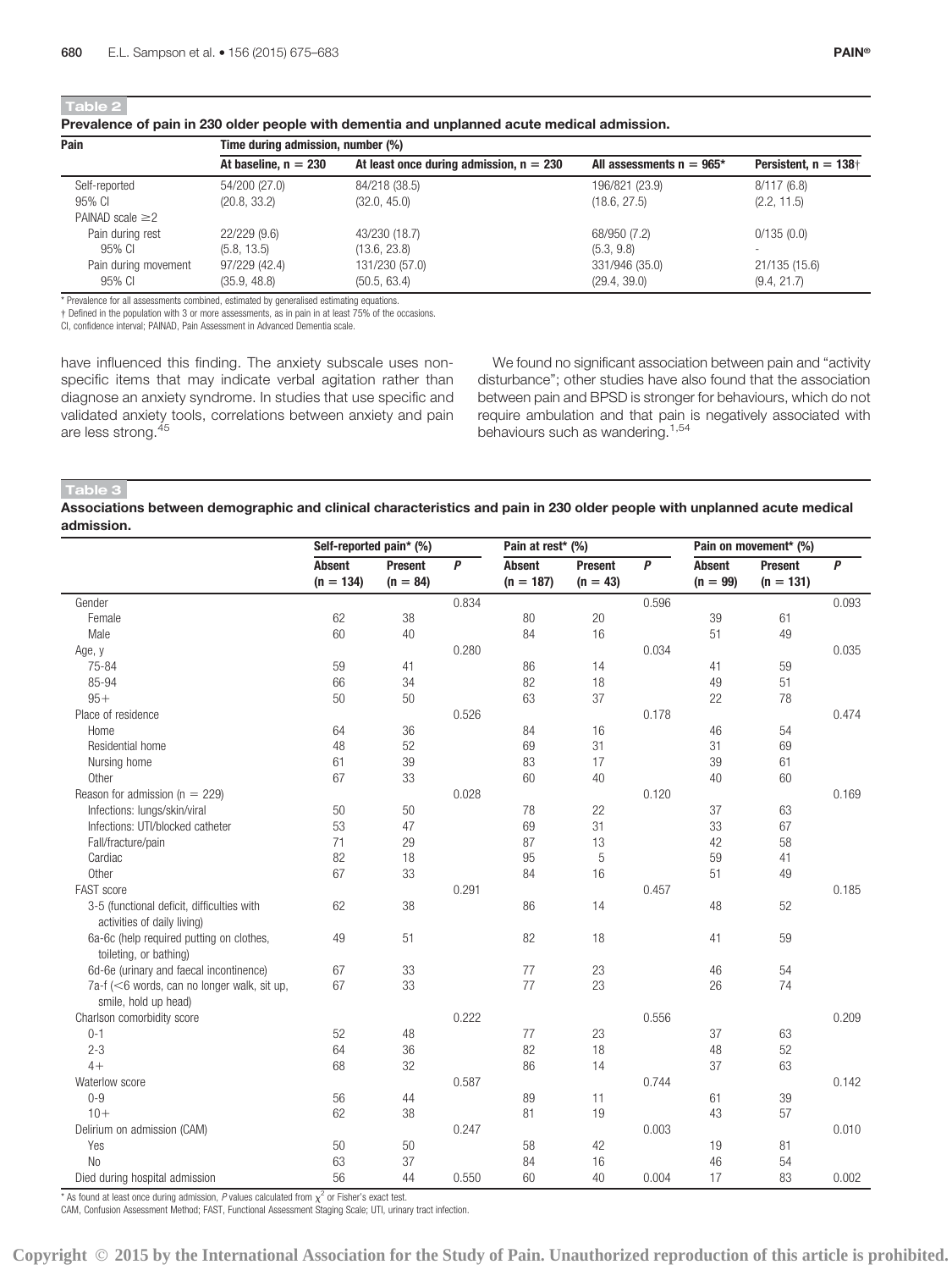#### Table 4

Prescription of analgesia to people with dementia during acute hospital admission.

|                                      | At baseline<br>$(n = 230)$ |          | <b>During</b><br>admission*<br>$(n = 185+)$ |          |  |
|--------------------------------------|----------------------------|----------|---------------------------------------------|----------|--|
|                                      | n                          | %        | n                                           | %        |  |
| Paracetamol                          |                            |          |                                             |          |  |
| None                                 | 68                         | 30       | 48                                          | 26       |  |
| Regular                              | 103                        | 45       | 61                                          | 33       |  |
| As required                          | 59                         | 25       | 76                                          | 41       |  |
| Nonsteroidal anti-inflammatory drugs |                            |          |                                             |          |  |
| None                                 | 229                        | 99       | 184                                         | 99       |  |
| Regular                              | 1                          | 1        | 0                                           | $\Omega$ |  |
| As required                          | 0                          | $\Omega$ | 1                                           | 1        |  |
| Opiates                              |                            |          |                                             |          |  |
| None                                 | 155                        | 67       | 127                                         | 69       |  |
| Regular                              | 32                         | 14       | 32                                          | 17       |  |
| As required                          | 43                         | 19       | 26                                          | 14       |  |

\* Data from any assessments after baseline.

† Forty-three participants had only 1 assessment (at baseline) and 2 had missing data on analgesic prescribing at follow-up.

#### 4.1. Strengths and limitations

It is likely that our cohort was representative and our results can be generalised.<sup>43</sup> The prevalence of dementia and of BPSD are similar to those reported in other studies in this setting.<sup>17,42</sup> Diagnosing dementia in the general hospital is challenging, but is important as many have not received a previous diagnosis. To reduce the risk of misclassification, we only diagnosed new cases of dementia in the absence of delirium, screening with the "maximum sensitivity" version of the CAM.

The acute hospital is a complex research environment, patients frequently move through wards and staff rotate. We attempted to overcome reporting bias by gathering information from numerous sources: family carers, our own observations, and medical and nursing notes. Recall bias may have led to over-reporting of "troublesome" behaviours. Our study has the strength of being based on primary data collection using repeated observations throughout the whole hospital admission, by trained research staff. We controlled for a range of potential confounders, including delirium, but residual confounding may have occurred, in particular, mood can influence the association between pain and anxiety.<sup>45</sup> We conducted multiple analyses, and some significant findings may be due to chance.

Observational pain tools have been criticised.<sup>29</sup> The PAINAD has a high false-positive rate in care homes and is highly sensitive but may have low specificity.<sup>28</sup> Thus, our findings may overestimate the prevalence of pain. Observational pain tools may detect distress or other unmet needs caused by constipation or urinary symptoms or low mood or boredom.<sup>29</sup> However, it has been validated in the general hospital, has high concurrent validity against self-reported pain,<sup>15</sup> has discriminant validity,<sup>15</sup> and has construct validity<sup>6</sup>; and we found good interrater reliability.<sup>43</sup> In addition, we observed for pain at movement and at rest. The association between the total BEHAVE-AD score and pain persisted after sensitivity analysis where we removed items from the PAINAD that overlapped with those in the BEHAVE-AD scale.

#### 4.2. Clinical implications

There is increasing public concern about the quality of care received by people with dementia in hospitals; they may be perceived as "resistive" and "difficult to manage" and prescribed inappropriate neuroleptic drugs. Some BPSD in the acute hospital may be due to underdetected and undermanaged pain. This then leads to a cycle whereby behavioural problems and rejection of care by the person with dementia can lead to dysfunctional coping in staff.<sup>14</sup> increasing care burden and further alienating staff from the person with dementia.

The fact that pain may lead to behavioural disturbance is not controversial,<sup>1</sup> however, it is important to be precise and consider which specific behaviours are related to pain. This is vital in the stressful environment of the general hospital where staff may not have previous knowledge of the person with dementia. There may be a different behavioural "phenotype" of pain in this setting. Pain is particularly associated with aggression, even at rest.

Studies have highlighted lack of attention to depression in older people in hospital.<sup>17</sup> Our results suggest that mood may be a useful indicator of pain in this setting. Antidepressants are not particularly effective in dementia<sup>5</sup>; however, a secondary analysis

# Table 5

Associations between pain and behavioural and psychiatric symptoms of dementia, using generalised estimating equations in 230 older people with dementia and unplanned acute medical admission.

|                          | <b>PAINAD</b> (pain during movement)                         |                  |         |                                                     |                      |         |                                                                                                |                  |         |                                                     | PAINAD (pain at rest)   |       |
|--------------------------|--------------------------------------------------------------|------------------|---------|-----------------------------------------------------|----------------------|---------|------------------------------------------------------------------------------------------------|------------------|---------|-----------------------------------------------------|-------------------------|-------|
|                          | <b>Unadjusted (930 observations)</b><br>on 230 participants) |                  |         | Adjusted* (928 observations<br>on 229 participants) |                      |         | <b>Excluding those with delirium</b><br>at baseline* (800 observations<br>on 200 participants) |                  |         | Adjusted* (932 observations<br>on 229 participants) |                         |       |
|                          | Coef.                                                        | 95% CI           | P       | Coef.                                               | 95% CI               | P       | Coef.                                                                                          | 95% CI           | Ρ       | Coef.                                               | 95% CI                  | P     |
| <b>CMAI</b>              | 0.01                                                         | $-0.00$ to 0.03  | 0.160   | 0.01                                                | $-0.00$ to 0.03      | 0.157   | 0.01                                                                                           | $-0.01$ to 0.02  | 0.524   | 0.01                                                | $-0.01$ to 0.04         | 0.322 |
| Total BEHAVE-AD score    | 0.21                                                         | $0.08$ to $0.35$ | 0.002   | 0.20                                                | 0.07 to 0.32         | 0.002   | 0.17                                                                                           | $0.03$ to $0.31$ | 0.008   | 0.41                                                | $0.14$ to $0.69$        | 0.003 |
| Paranoia/delusions       | 0.00                                                         | $-0.02$ to 0.02  | 0.970   | 0.00                                                | $-0.01$ to 0.02      | 0.997   | 0.00                                                                                           | $-0.02$ to 0.01  | 0.605   | 0.05                                                | $-0.02$ to 0.1          | 0.181 |
| Hallucination            | $-0.01$                                                      | $-0.03$ to 0.01  | 0.209   | $-0.02$                                             | $-0.03$ to $0.00$    | 0.115   | $-0.01$                                                                                        | $-0.03$ to 0.01  | 0.082   | $-0.01$                                             | $-0.06$ to 0.04         | 0.747 |
| Activity disturbance     | $-0.02$                                                      | $-0.05$ to 0.01  | 0.243   | $-0.02$                                             | $-0.05$ to 0.01      | 0.292   | $-0.02$                                                                                        | $-0.05$ to 0.02  | 0.185   | $-0.01$                                             | $-0.08$ to 0.06         | 0.815 |
| Aggressive               | 0.17                                                         | 0.09 to 0.24     | < 0.001 | 0.16                                                | $0.09$ to $0.23$     | < 0.001 | 0.13                                                                                           | $0.05$ to $0.20$ | < 0.001 | 0.16                                                | $0.02$ to $0.30$        | 0.023 |
| Sleep disturbance        | 0.01                                                         | $-0.01$ to 0.04  | 0.312   | 0.01                                                | $-0.02$ to 0.03      | 0.462   | 0.01                                                                                           | $-0.02$ to 0.04  | 0.611   | 0.02                                                | $-0.04$ to 0.09         | 0.475 |
| Affect                   | 0.01                                                         | $-0.02$ to 0.03  | 0.716   | 0.00                                                | $-0.02$ to 0.03      | 0.799   | 0.01                                                                                           | $-0.03$ to 0.04  | 0.794   | 0.08                                                | $0.00 \text{ to } 0.15$ | 0.047 |
| Phobia/anxiety           | 0.03                                                         | $0.00$ to $0.07$ | 0.036   | 0.04                                                | $0.01$ to $0.07$     | 0.021   | 0.04                                                                                           | $0.01$ to $0.08$ | 0.024   | 0.11                                                | 17<br>$0.04$ to $0.1$   | 0.001 |
| BEHAVE-AD scale removing | 0.08                                                         | $0.00$ to $0.16$ | 0.043   | 0.07                                                | $-0.01$<br>to $0.14$ | 0.069   | 0.06                                                                                           | $-0.03$ to 0.14  | 0.177   | 0.26                                                | $0.08$ to $0.44$        | 0.005 |
| PAINAD-related items     |                                                              |                  |         |                                                     |                      |         |                                                                                                |                  |         |                                                     |                         |       |

Results from generalised estimating equations, the coefficients (coef.) represent estimates of the mean difference in CMAI and BPSD score for each 1-point increase on the PAINAD score.

\* Adjusted for age, gender, hospital, Functional Assessment Staging category, Charlson score, and the reason for admission.

Bold text indicates significance at  $<$  0.05 level.

BEHAVE-AD, Behavioural Pathology in Alzheimer Disease Scale; CI, confidence interval; CMAI, Cohen–Mansfield Agitating Inventory; PAINAD, Pain Assessment in Advanced Dementia scale.

Copyright © 2015 by the International Association for the Study of Pain. Unauthorized reproduction of this article is prohibited.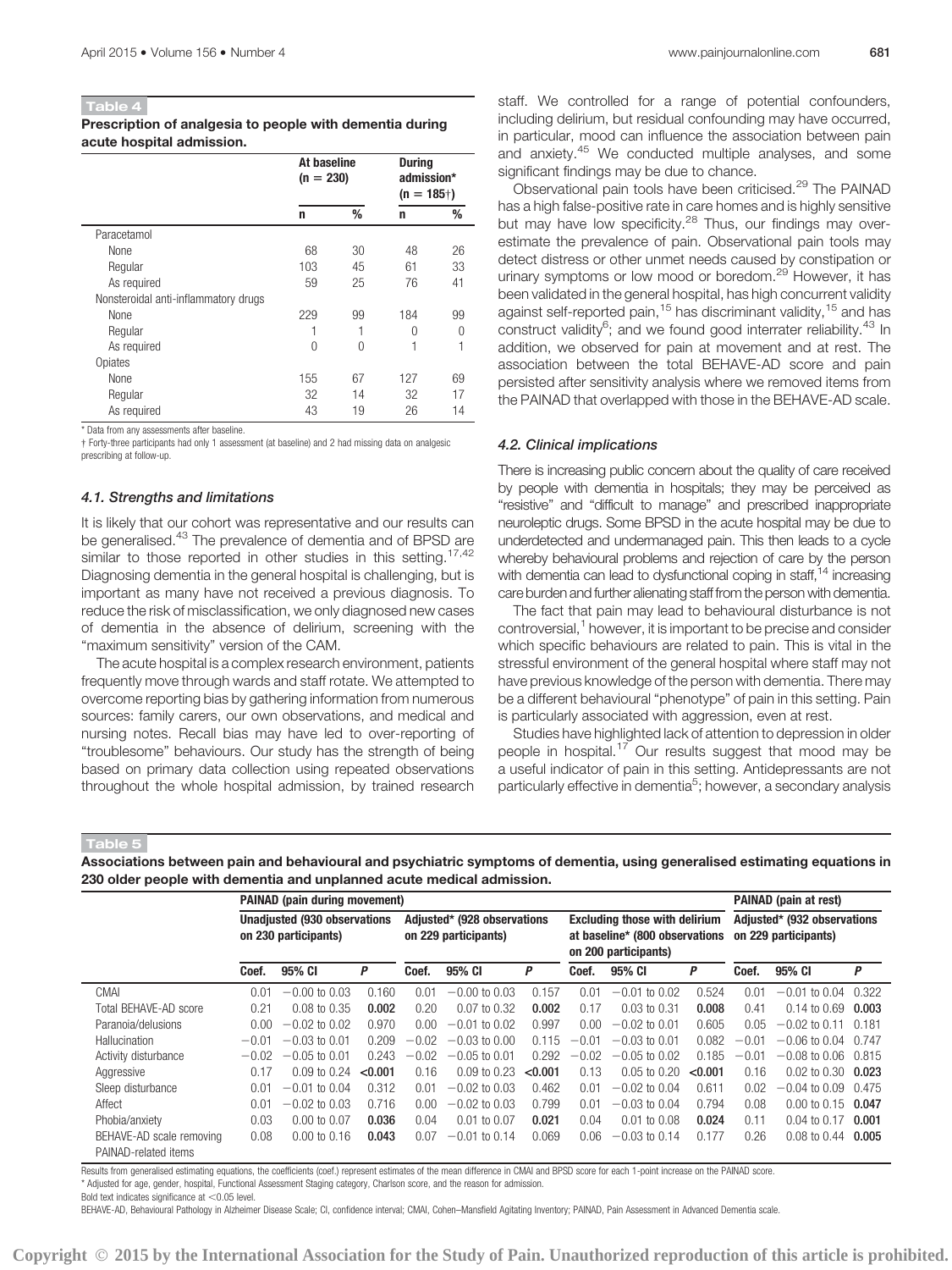from a randomised controlled trial of pain treatment for BPSD showed that depressive symptoms significantly improved.<sup>23</sup> Thus, improved detection of low mood in general hospitals could lead to improved pain management.

Enhancing pain assessment does not necessarily improve pain management.<sup>59</sup> We found that although 75% of participants were prescribed analgesics (mainly paracetamol), persistent pain was common, suggesting that as-required medication may not have been given or that pain symptoms may have been difficult to manage. Nonsteroidal anti-inflammatory drugs (NSAIDs) and opiates can have severe side effects in older people; NSAIDs have significant cardiac, gastrointestinal, and renal risks, whereas opiates can cause delirium and constipation. The clinical challenge is to balance these risks with those of undertreated pain and the distress that this can cause. There have been studies to optimise pain management and decrease BPSD in nursing homes,<sup>30</sup> and 1 trial has shown that behavioural problems, particularly verbal aggression, are improved by systematic pain management.<sup>24</sup> There have been no studies of such interventions in the general hospital. However, a number of barriers to improving pain management in hospitals have been identified, including poor knowledge of how to manage pain and irregular administration of as-required medications.<sup>53</sup> Improved pain management in hospitals would require complex interventions that both increase knowledge and facilitate the use of active implementation strategies.<sup>53</sup>

# Conflict of interest statement

The authors have no conflicts of interest to declare.

Supported jointly by Alzheimer's Society and the BUPA Foundation (Grant reference number: 131). ELS, VV and LJ's posts are supported by Marie Curie Cancer Care programme grant funding [MCCC-FPR-11-U].

Ethics Approval: This study was approved by the Central London research Ethics Committee 3, reference 10/H0716/79.

# Acknowledgements

The authors thank the Alzheimer's Society Quality Research Monitors Barbara Di Vita, Sylvia Wallach, and Lynn Whittaker; the staff from Health Services for Older People at the Royal Free NHS Trust and the North Middlesex University Trust (Dr Sophie Edwards and Dr Dan Lee, Consultants in Care of the Elderly); and particularly their professional consultees Jo James, Jenny Kenward, Pippa Street, Bridget Cooney, Jane Dunne, and Dr Ada Chime. They also acknowledge the support of the EU COST program for COST Action TD1005 (http://www.cost-td1005.net/), "Pain Assessment in Patients with Impaired Cognition."

Author contributions: E. L. Sampson and L. Jones conceived, designed, and obtained funding for the study. N. White, K. Lord, S. Scott, B. Leurent, V. Vickerstaff, and E. L. Sampson were involved in the analysis and interpretation of data. All authors were involved in drafting the article and revising it critically and gave final approval of the version to be published.

Article history: Received 22 September 2014 Received in revised form 4 January 2015 Accepted 7 January 2015 Available online 28 January 2015

# **Reference**

[1] Ahn H, Horgas A. The relationship between pain and disruptive behaviors in nursing home resident with dementia. BMC Geriatr 2013;13:14.

- [3] American Psychiatric Association. Diagnostic and statistical manual of mental disorders. Washington DC: American Psychiatric Association, 1994.
- [4] Ballard C, Margallo-Lana M, Juszczak E, Douglas S, Swann A, Thomas A, O'Brien J, Everratt A, Sadler S, Maddison C, Lee L, Bannister C, Elvish R, Jacoby R. Quetiapine and rivastigmine and cognitive decline in Alzheimer's disease: randomised double blind placebo controlled trial. BMJ 2005;330:874.
- [5] Banerjee S, Hellier J, Dewey M, Romeo R, Ballard C, Baldwin R, Bentham P, Fox C, Holmes C, Katona C, Knapp M, Lawton C, Lindesay J, Livingston G, McCrae N, Moniz-Cook E, Murray J, Nurock S, Orrell M, O'Brien J, Poppe M, Thomas A, Walwyn R, Wilson K, Burns A. Sertraline or mirtazapine for depression in dementia (HTA-SADD): a randomised, multicentre, double-blind, placebo-controlled trial. Lancet 2011;378: 403–11.
- [6] Basler HD, Huger D, Kunz R, Luckmann J, Lukas A, Nikolaus T, Schuler MS. Assessment of pain in advanced dementia. Construct validity of the German PAINAD [in German]. Schmerz 2006;20:519–26.
- [7] Charlson ME. Studies of prognosis: progress and pitfalls. J Gen Intern Med 1987;2:359–61.
- [8] Closs SJ, Barr B, Briggs M, Cash K, Seers K. A comparison of five pain assessment scales for nursing home residents with varying degrees of cognitive impairment. J Pain Symptom Manage 2004;27:196–205.
- [9] Coen RF, Swanwick GR, O'Boyle CA, Coakley D. Behaviour disturbance and other predictors of carer burden in Alzheimer's disease. Int J Geriatr Psychiatry 1997;12:331–6.
- [10] Cohen-Mansfield J, Libin A. Assessment of agitation in elderly patients with dementia: correlations between informant rating and direct observation. Int J Geriatr Psychiatry 2004;19:881–91.
- [11] Cohen-Mansfield J, Marx MS, Rosenthal AS. A description of agitation in a nursing home. J Gerontol 1989;44:M77–84.
- [12] Cohen-Mansfield J, Marx MS, Werner P. Agitation in elderly persons: an integrative report of findings in a nursing home. Int Psychogeriatr 1992;4 (suppl 2):221–40.
- [13] Cohen-Mansfield J, Werner P. Longitudinal predictors of nonaggressive agitated behaviors in the elderly. Int J Geriatr Psychiatry 1999;14:831–44.
- [14] Cooper C, Dow B, Hay S, Livingston D, Livingston G. Care workers' abusive behavior to residents in care homes: a qualitative study of types of abuse, barriers, and facilitators to good care and development of an instrument for reporting of abuse anonymously. Int Psychogeriatr 2013; 25:733–41.
- [15] DeWaters T, Faut-Callahan M, McCann JJ, Paice JA, Fogg L, Hollinger-Smith L, Sikorski K, Stanaitis H. Comparison of self-reported pain and the PAINAD scale in hospitalized cognitively impaired and intact older adults after hip fracture surgery. Orthop Nurs 2008;27:21–8.
- [16] Folstein MF, Folstein SE, McHugh PR. "Mini-mental state." A practical method for grading the cognitive state of patients for the clinician. J Psychiatr Res 1975;12:189–98.
- [17] Goldberg SE, Whittamore KH, Harwood RH, Bradshaw LE, Gladman JR, Jones RG. The prevalence of mental health problems among older adults admitted as an emergency to a general hospital. Age Ageing 2012;41: 80–6.
- [18] Herr KA, Mobily PR, Kohout FJ, Wagenaar D. Evaluation of the Faces Pain Scale for use with the elderly. Clin J Pain 1998;14:29–38.
- [19] Hodkinson HM. Evaluation of a mental test score for assessment of mental impairment in the elderly. Age Ageing 1972;1:233–8.
- [20] Horgas AL, Tsai PF. Analgesic drug prescription and use in cognitively impaired nursing home residents. Nurs Res 1998;47:235–42.
- [21] Hurt C, Bhattacharyya S, Burns A, Camus V, Liperoti R, Marriott A, Nobili F, Robert P, Tsolaki M, Vellas B, Verhey F, Byrne EJ. Patient and caregiver perspectives of quality of life in dementia. An investigation of the relationship to behavioural and psychological symptoms in dementia. Dement Geriatr Cogn Disord 2008;26:138–46.
- [22] Husebo BS, Ballard C, Aarsland D. Pain treatment of agitation in patients with dementia: a systematic review. Int J Geriatr Psychiatry 2011;26: 1012–18.
- [23] Husebo BS, Ballard C, Fritze F, Sandvik RK, Aarsland D. Efficacy of pain treatment on mood syndrome in patients with dementia: a randomized clinical trial. Int J Geriatr Psychiatry 2014;29:828–36.
- [24] Husebo BS, Ballard C, Sandvik R, Nilsen OB, Aarsland D. Efficacy of treating pain to reduce behavioural disturbances in residents of nursing homes with dementia: cluster randomised clinical trial. BMJ 2011;343: d4065.
- [25] Inouye SK, van Dyck CH, Alessi CA, Balkin S, Siegal AP, Horwitz RI. Clarifying confusion: the confusion assessment method. A new method for detection of delirium. Ann Intern Med 1990;113:941–8.